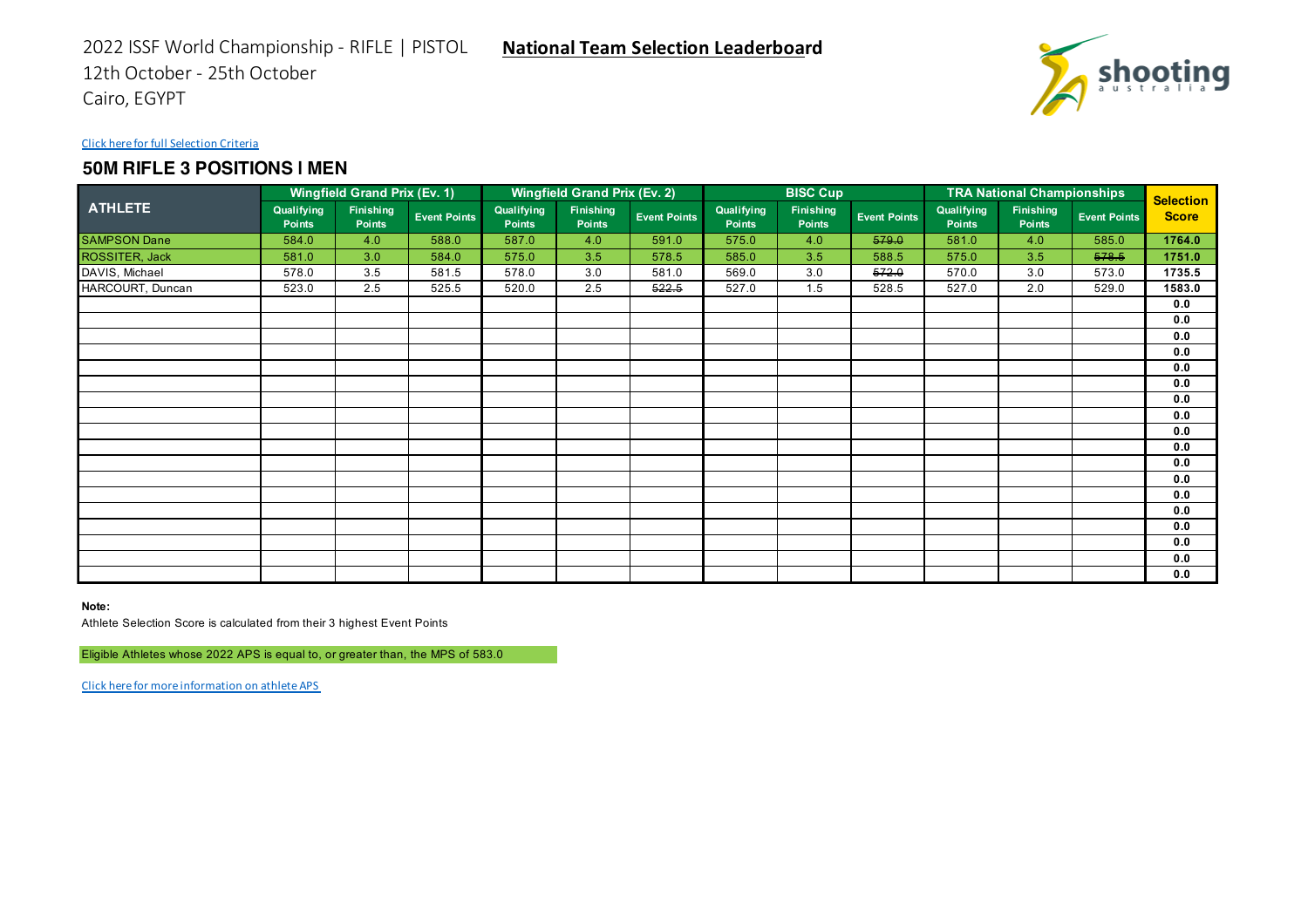

## **50M RIFLE 3 POSITIONS | WOMEN**

|                    | <b>Wingfield Grand Prix (Ev. 1)</b> |                     |                     | <b>Wingfield Grand Prix (Ev. 2)</b> |                            |                     | <b>BISC Cup</b>      |                            |                     | <b>TRA National Championships</b> | <b>Selection</b>    |                     |              |
|--------------------|-------------------------------------|---------------------|---------------------|-------------------------------------|----------------------------|---------------------|----------------------|----------------------------|---------------------|-----------------------------------|---------------------|---------------------|--------------|
| <b>ATHLETE</b>     | Qualifying<br><b>Points</b>         | Finishing<br>Points | <b>Event Points</b> | Qualifying<br>Points                | <b>Finishing</b><br>Points | <b>Event Points</b> | Qualifying<br>Points | <b>Finishing</b><br>Points | <b>Event Points</b> | Qualifying<br><b>Points</b>       | Finishing<br>Points | <b>Event Points</b> | <b>Score</b> |
| ROSSITER, Victoria | 583.0                               | 3.5                 | 586.5               | 582.0                               | 4.0                        | 586.0               | 573.0                | 3.0                        | 576.0               | 565.0                             | 3.5                 | 568.5               | 1748.5       |
| ADAMS, Emma        | 570.0                               | 2.5                 | 572.5               | 561.0                               | 2.5                        | 563.5               | 559.0                | 4.0                        | 563.0               | 542.0                             | 3.0                 | 545.0               | 1699.0       |
| STEY, Savanna      | 552.0                               | 4.0                 | 556.0               | 560.0                               | 3.5                        | 563.5               | 565.0                | 3.5                        | 568.5               | 548.0                             | 4.0                 | 552.0               | 1688.0       |
|                    |                                     |                     |                     |                                     |                            |                     |                      |                            |                     |                                   |                     |                     | 0.0          |
|                    |                                     |                     |                     |                                     |                            |                     |                      |                            |                     |                                   |                     |                     | 0.0          |
|                    |                                     |                     |                     |                                     |                            |                     |                      |                            |                     |                                   |                     |                     | 0.0          |
|                    |                                     |                     |                     |                                     |                            |                     |                      |                            |                     |                                   |                     |                     | 0.0          |
|                    |                                     |                     |                     |                                     |                            |                     |                      |                            |                     |                                   |                     |                     | 0.0          |
|                    |                                     |                     |                     |                                     |                            |                     |                      |                            |                     |                                   |                     |                     | 0.0          |
|                    |                                     |                     |                     |                                     |                            |                     |                      |                            |                     |                                   |                     |                     | 0.0          |
|                    |                                     |                     |                     |                                     |                            |                     |                      |                            |                     |                                   |                     |                     | 0.0          |
|                    |                                     |                     |                     |                                     |                            |                     |                      |                            |                     |                                   |                     |                     | 0.0          |
|                    |                                     |                     |                     |                                     |                            |                     |                      |                            |                     |                                   |                     |                     | 0.0          |
|                    |                                     |                     |                     |                                     |                            |                     |                      |                            |                     |                                   |                     |                     | 0.0          |
|                    |                                     |                     |                     |                                     |                            |                     |                      |                            |                     |                                   |                     |                     | 0.0          |
|                    |                                     |                     |                     |                                     |                            |                     |                      |                            |                     |                                   |                     |                     | 0.0          |
|                    |                                     |                     |                     |                                     |                            |                     |                      |                            |                     |                                   |                     |                     | 0.0          |
|                    |                                     |                     |                     |                                     |                            |                     |                      |                            |                     |                                   |                     |                     | 0.0          |
|                    |                                     |                     |                     |                                     |                            |                     |                      |                            |                     |                                   |                     |                     | 0.0          |
|                    |                                     |                     |                     |                                     |                            |                     |                      |                            |                     |                                   |                     |                     | 0.0          |
|                    |                                     |                     |                     |                                     |                            |                     |                      |                            |                     |                                   |                     |                     | 0.0          |
|                    |                                     |                     |                     |                                     |                            |                     |                      |                            |                     |                                   |                     |                     | 0.0          |

#### **Note:**

Athlete Selection Score is calculated from their 3 highest Event Points

Eligible Athletes whose 2022 APS is equal to, or greater than, the MPS of 581.0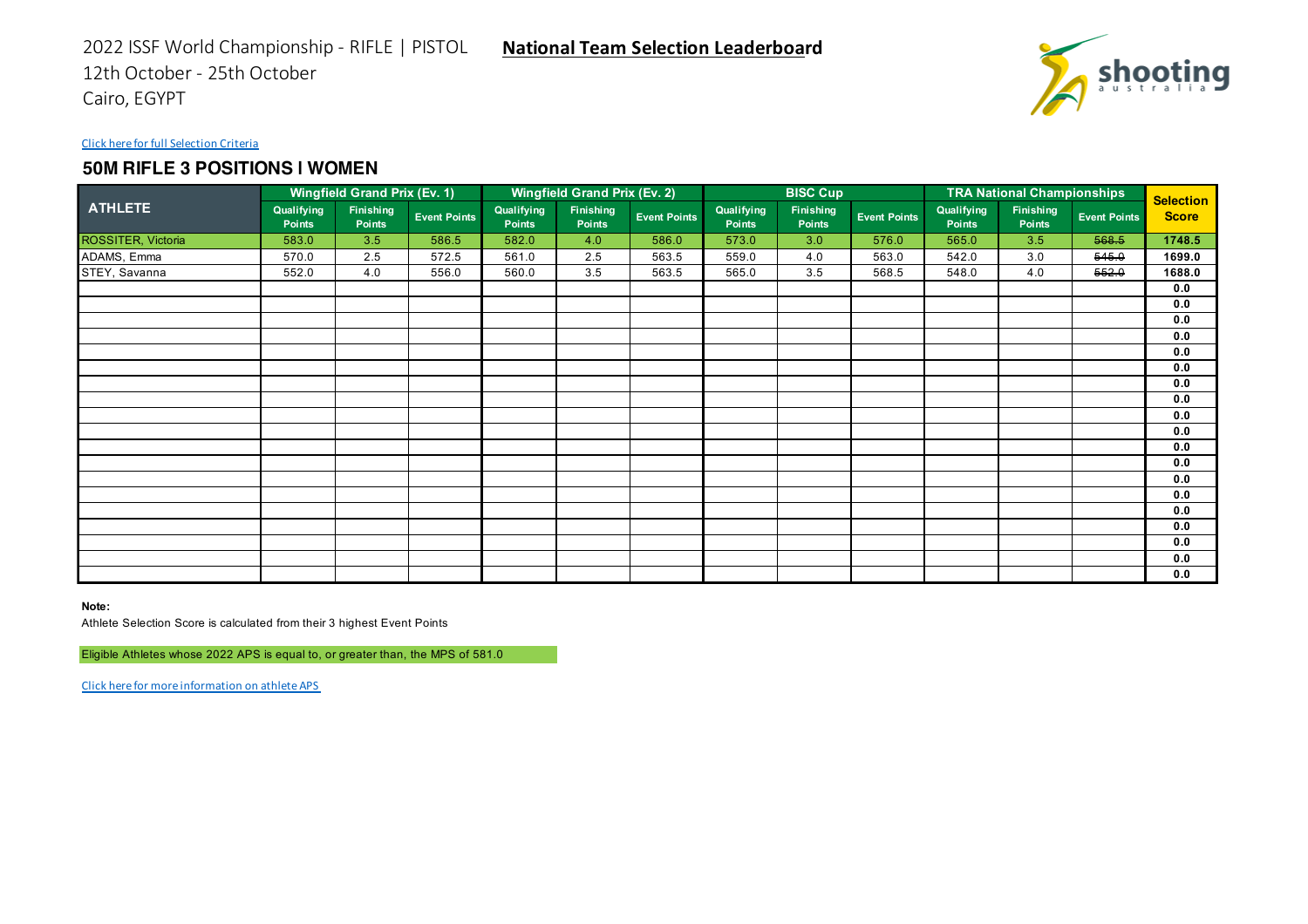

## **10M AIR RIFLE | MEN**

|                     | <b>Wingfield Grand Prix (Ev. 1)</b> |                     |                     | <b>Wingfield Grand Prix (Ev. 2)</b> |                            |                     |                             | <b>BISC Cup</b>            |                     | <b>TRA National Championships</b> |                     |                     | <b>Selection</b> |
|---------------------|-------------------------------------|---------------------|---------------------|-------------------------------------|----------------------------|---------------------|-----------------------------|----------------------------|---------------------|-----------------------------------|---------------------|---------------------|------------------|
| <b>ATHLETE</b>      | Qualifying<br><b>Points</b>         | Finishing<br>Points | <b>Event Points</b> | Qualifying<br>Points                | <b>Finishing</b><br>Points | <b>Event Points</b> | Qualifying<br><b>Points</b> | <b>Finishing</b><br>Points | <b>Event Points</b> | Qualifying<br><b>Points</b>       | Finishing<br>Points | <b>Event Points</b> | <b>Score</b>     |
| ROSSITER, Jack      | 631.3                               | 3.5                 | 634.8               | 632.4                               | 4.0                        | 636.4               | 619.4                       | 4.0                        | 623.4               | 620.0                             | 4.0                 | 624.0               | 1895.2           |
| <b>SAMPSON Dane</b> | 627.3                               | 4.0                 | 631.3               | 626.3                               | 3.0                        | 629.3               | 619.2                       | 2.5                        | 621.7               | 623.4                             | 2.5                 | 625.9               | 1886.5           |
| DAVIS, Michael      | 624.6                               | 3.0                 | 627.6               | 622.7                               | 3.5                        | 626.2               | 610.6                       | 3.0                        | 613.6               | 615.1                             | 3.5                 | 618.6               | 1872.4           |
| IRVIN-SPECK, Davis  | 601.6                               | 2.5                 | 604.1               | 607.1                               | 2.5                        | 609.6               | 605.3                       | 1.5                        | 606.8               | 601.0                             | 2.0                 | 603.0               | 1820.5           |
| <b>HOBERG, Alex</b> |                                     |                     |                     |                                     |                            |                     | 625.6                       | 3.5                        | 629.1               | 625.3                             | 3.0                 | 628.3               | 1257.4           |
|                     |                                     |                     |                     |                                     |                            |                     |                             |                            |                     |                                   |                     |                     | 0.0              |
|                     |                                     |                     |                     |                                     |                            |                     |                             |                            |                     |                                   |                     |                     | 0.0              |
|                     |                                     |                     |                     |                                     |                            |                     |                             |                            |                     |                                   |                     |                     | 0.0              |
|                     |                                     |                     |                     |                                     |                            |                     |                             |                            |                     |                                   |                     |                     | 0.0              |
|                     |                                     |                     |                     |                                     |                            |                     |                             |                            |                     |                                   |                     |                     | 0.0              |
|                     |                                     |                     |                     |                                     |                            |                     |                             |                            |                     |                                   |                     |                     | 0.0              |
|                     |                                     |                     |                     |                                     |                            |                     |                             |                            |                     |                                   |                     |                     | 0.0              |
|                     |                                     |                     |                     |                                     |                            |                     |                             |                            |                     |                                   |                     |                     | 0.0              |
|                     |                                     |                     |                     |                                     |                            |                     |                             |                            |                     |                                   |                     |                     | 0.0              |
|                     |                                     |                     |                     |                                     |                            |                     |                             |                            |                     |                                   |                     |                     | 0.0              |
|                     |                                     |                     |                     |                                     |                            |                     |                             |                            |                     |                                   |                     |                     | 0.0              |
|                     |                                     |                     |                     |                                     |                            |                     |                             |                            |                     |                                   |                     |                     | 0.0              |
|                     |                                     |                     |                     |                                     |                            |                     |                             |                            |                     |                                   |                     |                     | 0.0              |
|                     |                                     |                     |                     |                                     |                            |                     |                             |                            |                     |                                   |                     |                     | 0.0              |
|                     |                                     |                     |                     |                                     |                            |                     |                             |                            |                     |                                   |                     |                     | 0.0              |
|                     |                                     |                     |                     |                                     |                            |                     |                             |                            |                     |                                   |                     |                     | 0.0              |
|                     |                                     |                     |                     |                                     |                            |                     |                             |                            |                     |                                   |                     |                     | 0.0              |

#### **Note:**

Athlete Selection Score is calculated from their 3 highest Event Points

Eligible Athletes whose 2022 APS is equal to, or greater than, the MPS of 625.0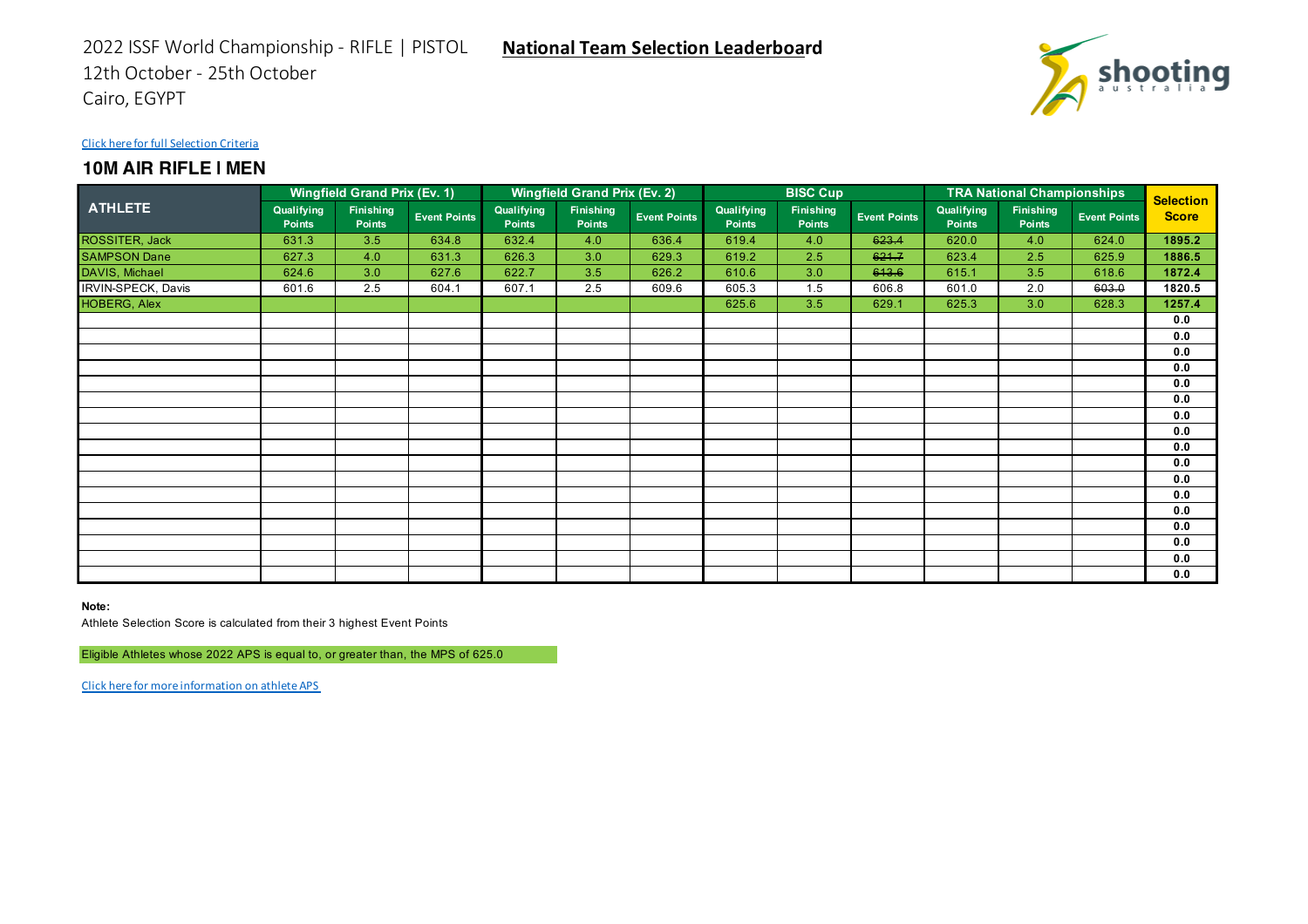

## **10M AIR RIFLE | WOMEN**

|                       | <b>Wingfield Grand Prix (Ev. 1)</b> |                            |                     | <b>Wingfield Grand Prix (Ev. 2)</b> |                     |                     |                             | <b>BISC Cup</b>     |                     | <b>TRA National Championships</b> | <b>Selection</b>    |                     |              |
|-----------------------|-------------------------------------|----------------------------|---------------------|-------------------------------------|---------------------|---------------------|-----------------------------|---------------------|---------------------|-----------------------------------|---------------------|---------------------|--------------|
| <b>ATHLETE</b>        | Qualifying<br><b>Points</b>         | <b>Finishing</b><br>Points | <b>Event Points</b> | Qualifying<br>Points                | Finishing<br>Points | <b>Event Points</b> | Qualifying<br><b>Points</b> | Finishing<br>Points | <b>Event Points</b> | Qualifying<br><b>Points</b>       | Finishing<br>Points | <b>Event Points</b> | <b>Score</b> |
| ROSSITER, Victoria    | 629.3                               | 3.0                        | 632.3               | 630.3                               | 3.0                 | 633.3               | 630.5                       | 3.0                 | 633.5               | 624.8                             | 4.0                 | 628.8               | 1899.1       |
| KOWPLOS, Katarina     | 622.3                               | 4.0                        | 626.3               | 624.0                               | 3.5                 | 627.5               | 616.7                       | 4.0                 | 620.7               | 617.7                             | 3.5                 | 621.2               | 1875.0       |
| ADAMS, Emma           | 621.4                               | 2.5                        | 623.9               | 620.1                               | 2.5                 | 622.6               | 616.9                       | 3.5                 | 620.4               | 617.7                             | 2.5                 | 620.2               | 1866.9       |
| STEY, Savanna         | 598.3                               | 1.5                        | 599.8               | 591.1                               | 1.0                 | 592.1               | 608.0                       | 2.0                 | 610.0               | 611.5                             | 3.0                 | 614.5               | 1824.3       |
| EYLANDER, Matilda     | 600.6                               | 2.0                        | 602.6               | 600.2                               | 2.0                 | 602.2               | 602.9                       | 2.5                 | 605.4               | 610.2                             | 2.0                 | 612.2               | 1820.2       |
| <b>COLLIER, Elise</b> | 623.5                               | 3.5                        | 627.0               | 630.0                               | 4.0                 | 634.0               |                             |                     |                     |                                   |                     |                     | 1261.0       |
|                       |                                     |                            |                     |                                     |                     |                     |                             |                     |                     |                                   |                     |                     | 0.0          |
|                       |                                     |                            |                     |                                     |                     |                     |                             |                     |                     |                                   |                     |                     | 0.0          |
|                       |                                     |                            |                     |                                     |                     |                     |                             |                     |                     |                                   |                     |                     | 0.0          |
|                       |                                     |                            |                     |                                     |                     |                     |                             |                     |                     |                                   |                     |                     | 0.0          |
|                       |                                     |                            |                     |                                     |                     |                     |                             |                     |                     |                                   |                     |                     | 0.0          |
|                       |                                     |                            |                     |                                     |                     |                     |                             |                     |                     |                                   |                     |                     | 0.0          |
|                       |                                     |                            |                     |                                     |                     |                     |                             |                     |                     |                                   |                     |                     | 0.0          |
|                       |                                     |                            |                     |                                     |                     |                     |                             |                     |                     |                                   |                     |                     | 0.0          |
|                       |                                     |                            |                     |                                     |                     |                     |                             |                     |                     |                                   |                     |                     | 0.0          |
|                       |                                     |                            |                     |                                     |                     |                     |                             |                     |                     |                                   |                     |                     | 0.0          |
|                       |                                     |                            |                     |                                     |                     |                     |                             |                     |                     |                                   |                     |                     | 0.0          |
|                       |                                     |                            |                     |                                     |                     |                     |                             |                     |                     |                                   |                     |                     | 0.0          |
|                       |                                     |                            |                     |                                     |                     |                     |                             |                     |                     |                                   |                     |                     | 0.0          |
|                       |                                     |                            |                     |                                     |                     |                     |                             |                     |                     |                                   |                     |                     | 0.0          |
|                       |                                     |                            |                     |                                     |                     |                     |                             |                     |                     |                                   |                     |                     | 0.0          |
|                       |                                     |                            |                     |                                     |                     |                     |                             |                     |                     |                                   |                     |                     | 0.0          |

#### **Note:**

Athlete Selection Score is calculated from their 3 highest Event Points

Eligible Athletes whose 2022 APS is equal to, or greater than, the MPS of 625.0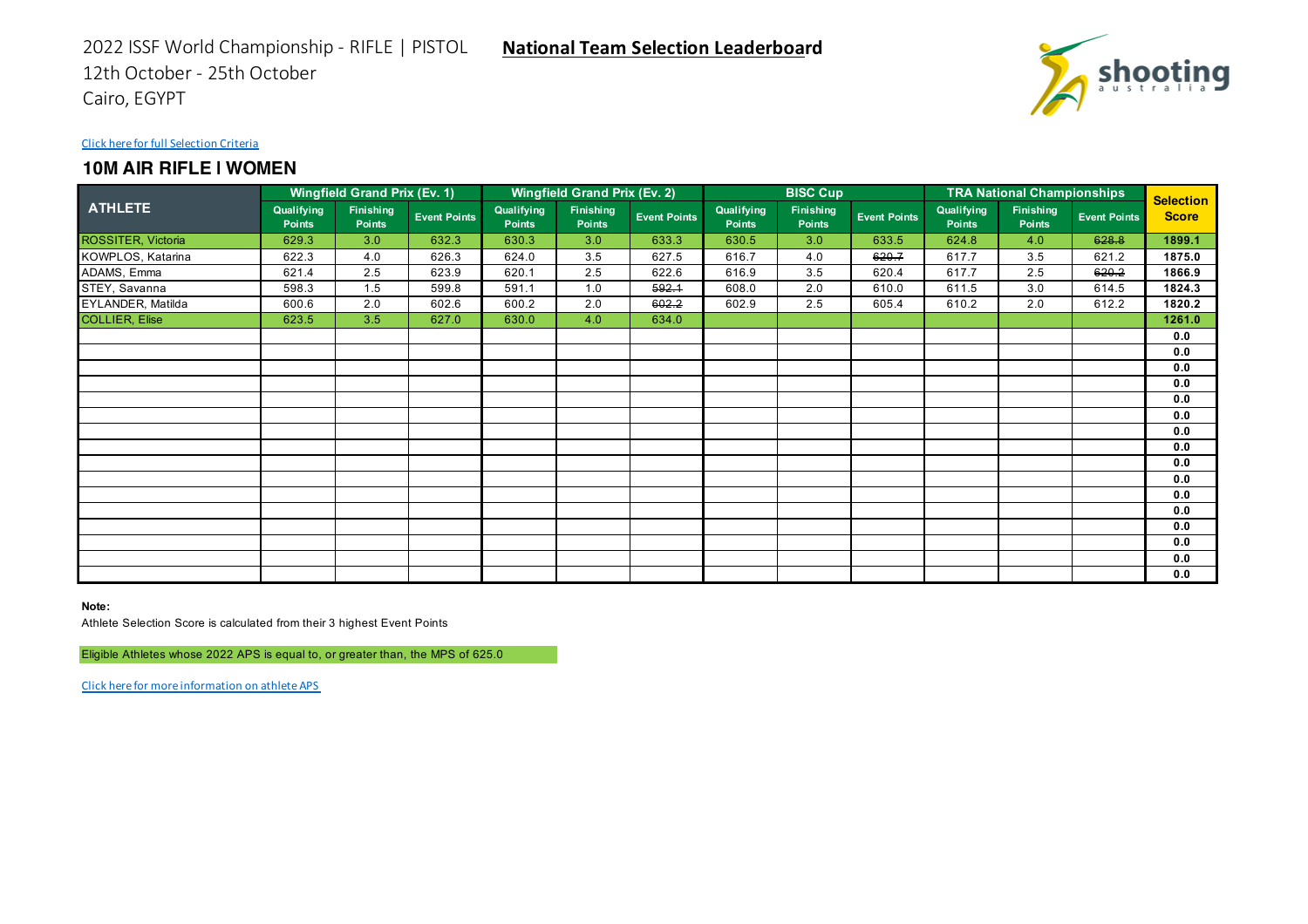

# Cairo, EGYPT

### Click here for full Selection Criteria

### **50M RIFLE PRONE | MEN**

|                     | <b>Wingfield Grand Prix (Ev. 1)</b> |                            |                     | <b>Wingfield Grand Prix (Ev. 2)</b> |                     |                                                                                                         | <b>BISC Cup</b>             |                            |                     | <b>TRA National Championships</b> |  |       | <b>Selection</b> |
|---------------------|-------------------------------------|----------------------------|---------------------|-------------------------------------|---------------------|---------------------------------------------------------------------------------------------------------|-----------------------------|----------------------------|---------------------|-----------------------------------|--|-------|------------------|
| <b>ATHLETE</b>      | Qualifying<br>Points                | <b>Finishing</b><br>Points | <b>Event Points</b> | Qualifying<br>Points                | Finishing<br>Points | Qualifying<br>Finishing<br><b>Event Points</b><br><b>Event Points</b><br><b>Points</b><br><b>Points</b> | Qualifying<br><b>Points</b> | Finishing<br><b>Points</b> | <b>Event Points</b> | <b>Score</b>                      |  |       |                  |
| SAMPSON, Dane       | 618.8                               |                            | 618.8               | 621.4                               |                     | 621.4                                                                                                   | 616.3                       |                            | 616.3               | 610.4                             |  | 610.4 | 1856.5           |
| WRIGHT, David       | 614.2                               |                            | 614.2               | 618.0                               |                     | 618.0                                                                                                   | 614.8                       |                            | 614.8               | 607.4                             |  | 607.4 | 1847.0           |
| SEVELJ, Andrew      | 615.1                               |                            | 615.1               | 616.3                               |                     | 616.3                                                                                                   | 613.4                       |                            | 613.4               | 615.1                             |  | 615.1 | 1846.5           |
| ROSSITER, Jack      | 608.7                               |                            | 608.7               | 613.3                               |                     | 613.3                                                                                                   | 612.6                       |                            | 612.6               | 604.4                             |  | 604.4 | 1834.6           |
| IRVIN-SPECK, Davis  | 580.0                               |                            | 580.0               | 579.6                               |                     | 579.6                                                                                                   | 586.9                       |                            | 586.9               |                                   |  |       | 1746.5           |
| IRVIN-SPECK, Andrew | 543.7                               |                            | 543.7               | 562.7                               |                     | 562.7                                                                                                   | 568.8                       |                            | 568.8               | 567.5                             |  | 567.5 | 1699.0           |
|                     |                                     |                            |                     |                                     |                     |                                                                                                         |                             |                            |                     |                                   |  |       | 0.0              |
|                     |                                     |                            |                     |                                     |                     |                                                                                                         |                             |                            |                     |                                   |  |       | 0.0              |
|                     |                                     |                            |                     |                                     |                     |                                                                                                         |                             |                            |                     |                                   |  |       | 0.0              |
|                     |                                     |                            |                     |                                     |                     |                                                                                                         |                             |                            |                     |                                   |  |       | 0.0              |
|                     |                                     |                            |                     |                                     |                     |                                                                                                         |                             |                            |                     |                                   |  |       | 0.0              |
|                     |                                     |                            |                     |                                     |                     |                                                                                                         |                             |                            |                     |                                   |  |       | 0.0              |
|                     |                                     |                            |                     |                                     |                     |                                                                                                         |                             |                            |                     |                                   |  |       | 0.0              |
|                     |                                     |                            |                     |                                     |                     |                                                                                                         |                             |                            |                     |                                   |  |       | 0.0              |
|                     |                                     |                            |                     |                                     |                     |                                                                                                         |                             |                            |                     |                                   |  |       | 0.0              |
|                     |                                     |                            |                     |                                     |                     |                                                                                                         |                             |                            |                     |                                   |  |       | 0.0              |
|                     |                                     |                            |                     |                                     |                     |                                                                                                         |                             |                            |                     |                                   |  |       | 0.0              |
|                     |                                     |                            |                     |                                     |                     |                                                                                                         |                             |                            |                     |                                   |  |       | 0.0              |
|                     |                                     |                            |                     |                                     |                     |                                                                                                         |                             |                            |                     |                                   |  |       | 0.0              |
|                     |                                     |                            |                     |                                     |                     |                                                                                                         |                             |                            |                     |                                   |  |       | 0.0              |
|                     |                                     |                            |                     |                                     |                     |                                                                                                         |                             |                            |                     |                                   |  |       | 0.0              |
|                     |                                     |                            |                     |                                     |                     |                                                                                                         |                             |                            |                     |                                   |  |       | 0.0              |

#### **Note:**

Athlete Selection Score is calculated from their 3 highest Event Points

Eligible Athletes whose 2022 APS is equal to, or greater than, the MPS of 625.0